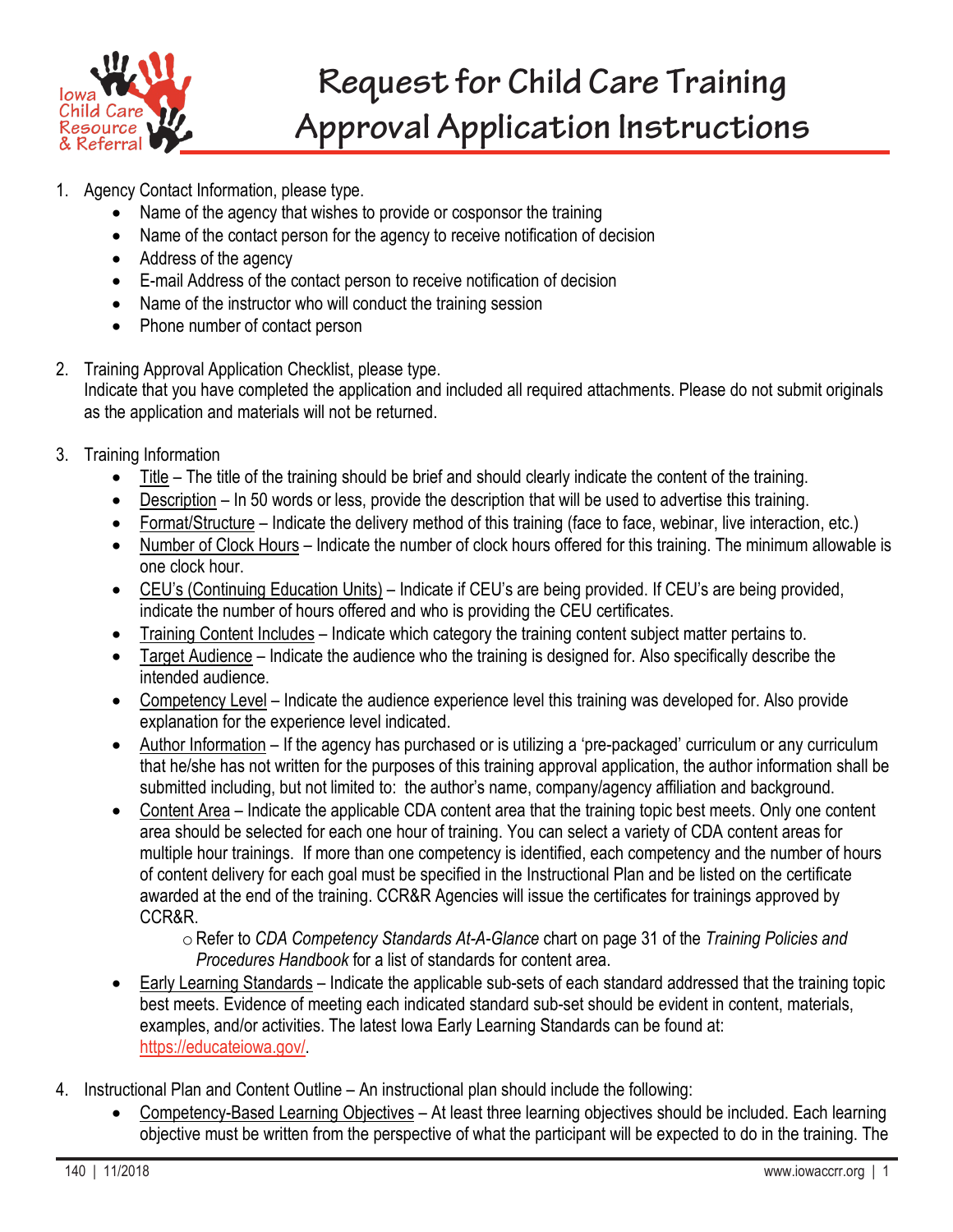learning objectives should be clearly stated, realistic, measurable, and move the participants toward the outcome. The instructor should be able to determine that the learning objectives are met while participants are in the training session. The learning objectives should be in logical, sequential order and should drive the training session.

 $\circ$  Sample learning objectives include:

- The participant will *identify* three developmental characteristics of infants.
- The learner will *demonstrate* appropriate hand washing techniques.
- Participants will be able to *describe* the relationship between environmental variables, children's challenging behaviors, and social emotional development.
- Content Outline This should specify the details regarding the information that will be presented. All content that will be presented to participants in the training must be included in the content design.
	- $\circ$  Content, exercises, examples, etc. logically connect to the sections that come before and after and relate to the real world of early care and education
	- $\circ$  Objectives/key concepts are repeated and/or revisited often
	- $\circ$  Content should consider participant's previous knowledge with an appropriate level of depth for the audience level
	- $\circ$  Appropriate exercises are utilized including: opener, closing, activities throughout relevant to the content, instructions are clear with reference to key points and activities to identify/answer questions

\*If content will be presented in the form of handouts, Power Point presentations or transparencies, etc., a copy must be submitted. If the content includes the use of a video, the content of the video or a copy of the video must be referenced and a copy of the video must be submitted with the application. If content seems incomplete, the application will be denied.

Content must be consistent with developmentally appropriate practice (DAP) as defined by NAEYC, WestEd and the National Health & Safety Performance Standards. The content must be consistent with Iowa regulatory standards and the Iowa Early Learning Standards. The content must also support each objective, CDA content area, and Iowa Early Learning Standards indicated.

- Time and Sequence The sequence of events/activities, as described in the content design, should be consistent with the objectives, supportive of the objectives, and should be logical. Time estimates for each instructional activity should be indicated on the Instructional Plan. Instructors should consider the amount of actual time the activities will take. The outline should have adequate content to support the time requested for approval.
- Training Methods Content with a variety of methods strengthen key concepts. Several (at least two) training methods that reflect a variety of learning styles must be included in the training and reflected in the content outline.
	- $\circ$  Training methods should be sensitive to the needs of adult learners and should be appropriate for the content presented
	- $\circ$  Structure of the course should provide opportunities for support with peers, ongoing interactions, and timely feedback
	- $\circ$  Content with direct concrete experiences allow participants to apply the learning to their work as early care and education professionals
	- $\circ$  Content with small group activities allow participants to move beyond understanding to application and evaluation
- Diversity In addressing diversity, content should include internal dimensions (age, gender, physical ability, race, etc.) as well as external dimensions (geographic location, work experience, etc.). Diversity should be evident in content, materials, examples, and/or activities.